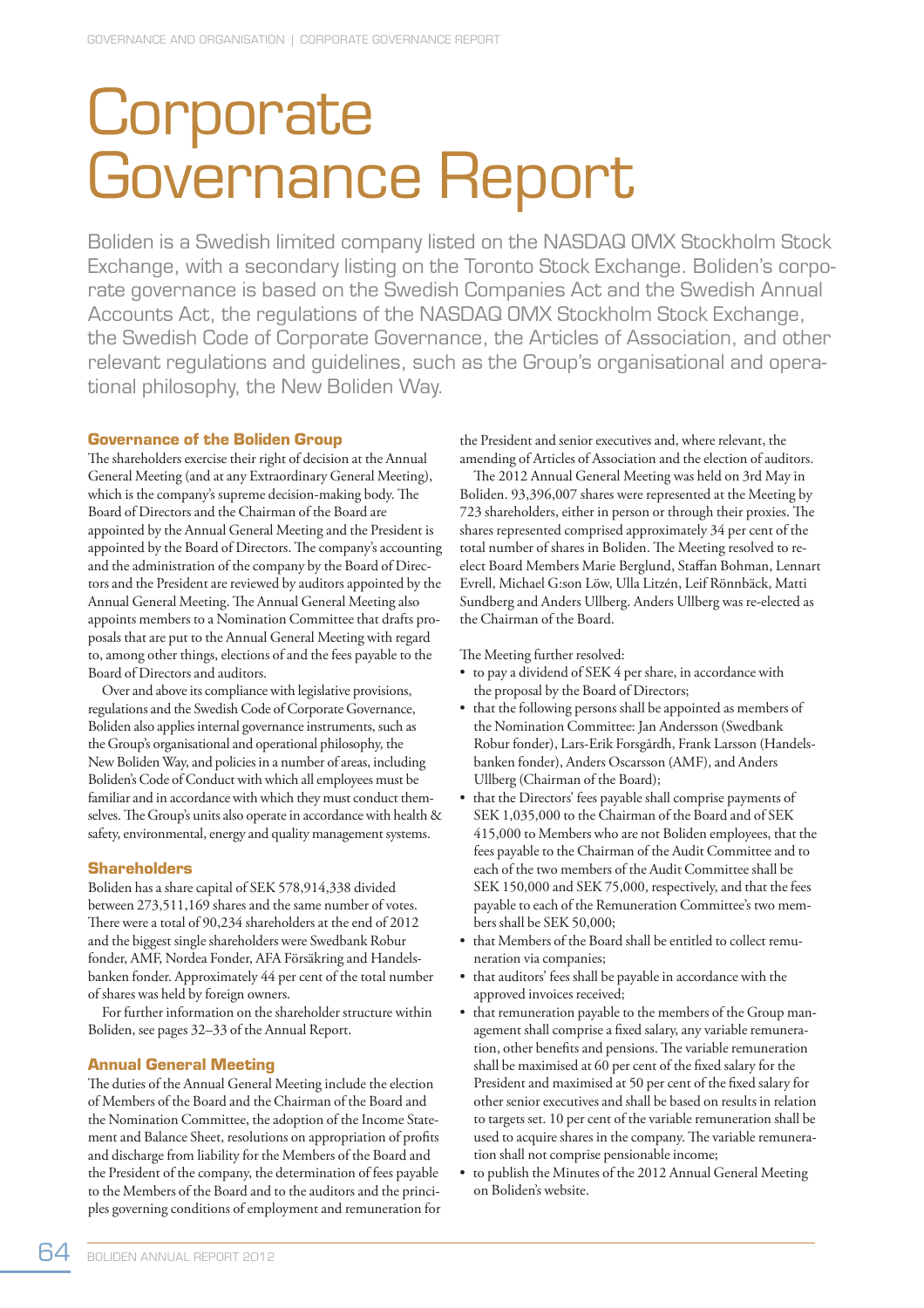#### **Nomination Committee**

The Annual General Meeting passes resolutions on the principles governing the appointment and duties of the Nomination Committee. The Nomination Committee shall, in accordance with the Instructions for the Nomination Committee adopted by the 2012 Annual General Meeting, comprise a minimum of five and a maximum of seven members. Five members shall be elected at the Annual General Meeting, of whom three shall represent the biggest shareholders and one the smaller shareholders, and one of whom shall be the Chairman of the Board. The Nomination Committee appoints its own Chairman and works in the best interests of all shareholders. The Nomination Committee may, in order better to reflect the shareholder structure in the event of changes in ownership, offer places on the Committee to other larger shareholders.

# Composition of the Nomination Committee

In November, the Chairman of the Board convened the members elected by the Meeting, at which time Jan Andersson (Swedbank Robur fonder), was appointed Chairman. Thomas Ehlin also joined the Nomination Committee as a representative of Nordea Fonder.

### Duties of the Nomination Committee

The Nomination Committee is tasked with drafting proposals for resolution by Boliden's Annual General Meeting. The proposals relate to, among other things, the number and the election of Members of the Board, the Chairman of the Board, fees payable to the Board and its committees, and, where relevant, fees payable to the company's auditors and to the process and the criteria that

shall govern the appointment of the members of the Nomination Committee ahead of next Annual General Meeting.

The Nomination Committee has met a total of three times in 2012 and 2013 and has also had telephone contact and held one meeting with the Members of the Board. Information on the way in which shareholders can submit proposals to the Nomination Committee have been published on Boliden's website.

The focus of the Nomination Committee's work is on ensuring that the company's Board of Directors comprises Members who, collectively, possess the knowledge and experience that corresponds to the requirements made of the company's most senior governing body by the shareholders. The Chairman of the Board accordingly presents the Nomination Committee with the evaluation conducted of the work of the Board and the individual Members during the past year as part of the process of drafting proposals for Board Members. The Company President also presents Boliden's operations and future orientation. The Nomination Committee is also afforded the opportunity to meet the Members of the Board. The Nomination Committee has also drafted proposals for the election of auditors at the impending Annual General Meeting during the year.

#### **The Board of Directors**

Boliden's Board of Directors shall, under the provisions of the Articles of Association, comprise a minimum of three and a maximum of ten Members, without Deputy Members, elected by the Annual General Meeting. The company's employees have a statutory entitlement to appoint three Members and three Deputy Members to the Board.

| <b>Board of Directors</b><br>as of the 2012<br><b>Annual General Meeting</b> | <b>Elected</b> | Present.<br>2012  | <b>Committee</b><br>work  | Present.<br>2012 | Director's fee,<br><b>SEK</b> | <b>Committee.</b><br><b>SEK</b> | Fee.<br><b>Fee. Audit Remuneration</b><br><b>SEK</b> | <b>Independent of</b><br>the company<br><b>Committee, and the company</b><br>management | Independent<br>of maior<br>shareholders |
|------------------------------------------------------------------------------|----------------|-------------------|---------------------------|------------------|-------------------------------|---------------------------------|------------------------------------------------------|-----------------------------------------------------------------------------------------|-----------------------------------------|
|                                                                              |                |                   | <b>Audit</b><br>Committee | $5$ of $5$       |                               |                                 |                                                      |                                                                                         |                                         |
| Anders Ullberg, Chairman                                                     | 2005           | 7 of 7            | Remuneration<br>Committee | 1 of 1           | 1,035,000                     | 75,000                          | 50,000                                               | Yes                                                                                     | Yes                                     |
| Marie Berglund                                                               | 2003           | 7 of 7            |                           |                  | 415,000                       |                                 |                                                      | Yes                                                                                     | Yes                                     |
| Staffan Bohman                                                               | 2007           | 7 <sub>of</sub> 7 | Remuneration<br>Committee | 1 of 1           | 415,000                       |                                 | 50,000                                               | Yes                                                                                     | Yes                                     |
| Lennart Evrell, President                                                    | 2008           | 7 of 7            |                           |                  |                               |                                 |                                                      | No                                                                                      | Yes                                     |
| Ulla Litzén                                                                  | 2005           | 7 <sub>of</sub> 7 | <b>Audit</b><br>Committee | 5 of 5           | 415,000                       | 150,000                         |                                                      | Yes                                                                                     | Yes                                     |
| Michael G:son Löw                                                            | 2010           | 6 of 7            |                           |                  | 415,000                       |                                 |                                                      | Yes                                                                                     | Yes                                     |
| Leif Rönnbäck                                                                | 2005           | 7 <sub>of</sub> 7 | <b>Audit</b><br>Committee | $5$ of $5$       | 415,000                       | 75,000                          |                                                      | Yes                                                                                     | Yes                                     |
| Matti Sundberg                                                               | 2005           | 7 <sub>of</sub> 7 |                           |                  | 415,000                       |                                 |                                                      | Yes                                                                                     | Yes                                     |
| Roland Antonsson (ER)                                                        | 2009           | 6 of 7            |                           |                  |                               |                                 |                                                      |                                                                                         |                                         |
| Marie Holmberg (ER)                                                          | 2008           | 6 of 7            |                           |                  |                               |                                 |                                                      |                                                                                         |                                         |
| Hans-Göran Ölvebo (ER)                                                       | 2001           | 6 of 7            |                           |                  |                               |                                 |                                                      |                                                                                         |                                         |
| Ola Holmström (ER) Deputy                                                    | 2012           | 4 of 5            |                           |                  |                               |                                 |                                                      |                                                                                         |                                         |
| Ditte Kilsgaard Möller (ER)<br>Deputy                                        | 2012           | 4 of 5            |                           |                  |                               |                                 |                                                      |                                                                                         |                                         |
| Einar Mikkelsen (ER) Deputy                                                  | 2012           | 4 of 5            |                           |                  |                               |                                 |                                                      |                                                                                         |                                         |

#### **Board of Directors 2012**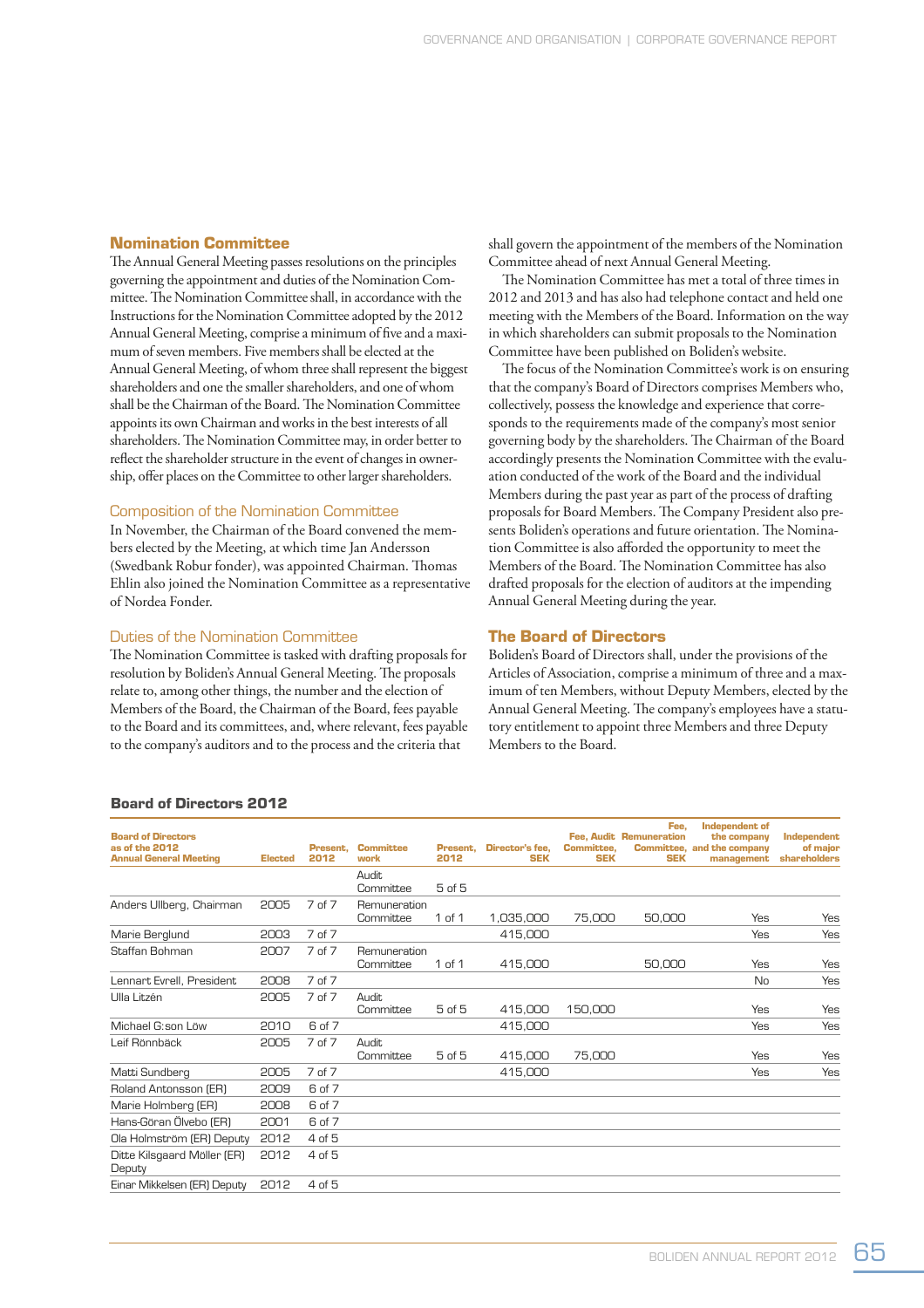#### The composition of the Board

The Board of Directors has comprised eight Members elected by the Annual General Meeting and three Members appointed by the trade union organisations since the 2012 Annual General Meeting.

The Board Meetings are attended both by the ordinary Members and by the union Members' three Deputy Members. The Senior Vice President of Legal Affairs is the Board's Secretary.

Boliden's Senior Vice President for the Group Treasury and Finance also usually attends the meetings on behalf of the Group management. Other members of the Group management and other executives also attend and present reports on individual issues as required.

The Board Members elected by the Annual General Meeting are all to be regarded as independent in relation to major shareholders, and all, with the exception of the President, to be regarded as independent in relation to the company and the Group management.

The Members of the Board are presented on pages 70–71 and on Boliden's website. For more detailed information on attendance at Meetings and independence, amongst other things, see the table on the previous page.

#### The responsibilities of the Board of Directors and the Chairman

The Board of Directors is appointed by Boliden's owners to bear ultimate responsibility for the organisation and management of the company's affairs. The Board adopts a Formal Work Plan every year at the Board Meeting following the election, held after the Annual General Meeting. The Formal Work Plan regulates the work and the responsibilities of the Board in greater detail, together with the special duties with which the Chairman of the Board is tasked. The Chairman of the Board guides the work of the Board and monitors Boliden's operations through an ongoing dialogue with the President. The Board receives information on Boliden's economic and financial position through monthly reports and at Board Meetings. Prior to every Board Meeting, the Chairman and the President review the issues to be discussed at the Meeting. The source data for the Board's discussion of the issues is sent to the Members approximately one week before each Board Meeting. The division of labour between the Board of Directors and the President is clarified in the written "Instructions to the President" adopted by the Board at the Board meeting following election.

In 2012, the Board has, as in previous years, established an Audit Committee and a Remuneration Committee.

# Boliden's Corporate Governance Structure

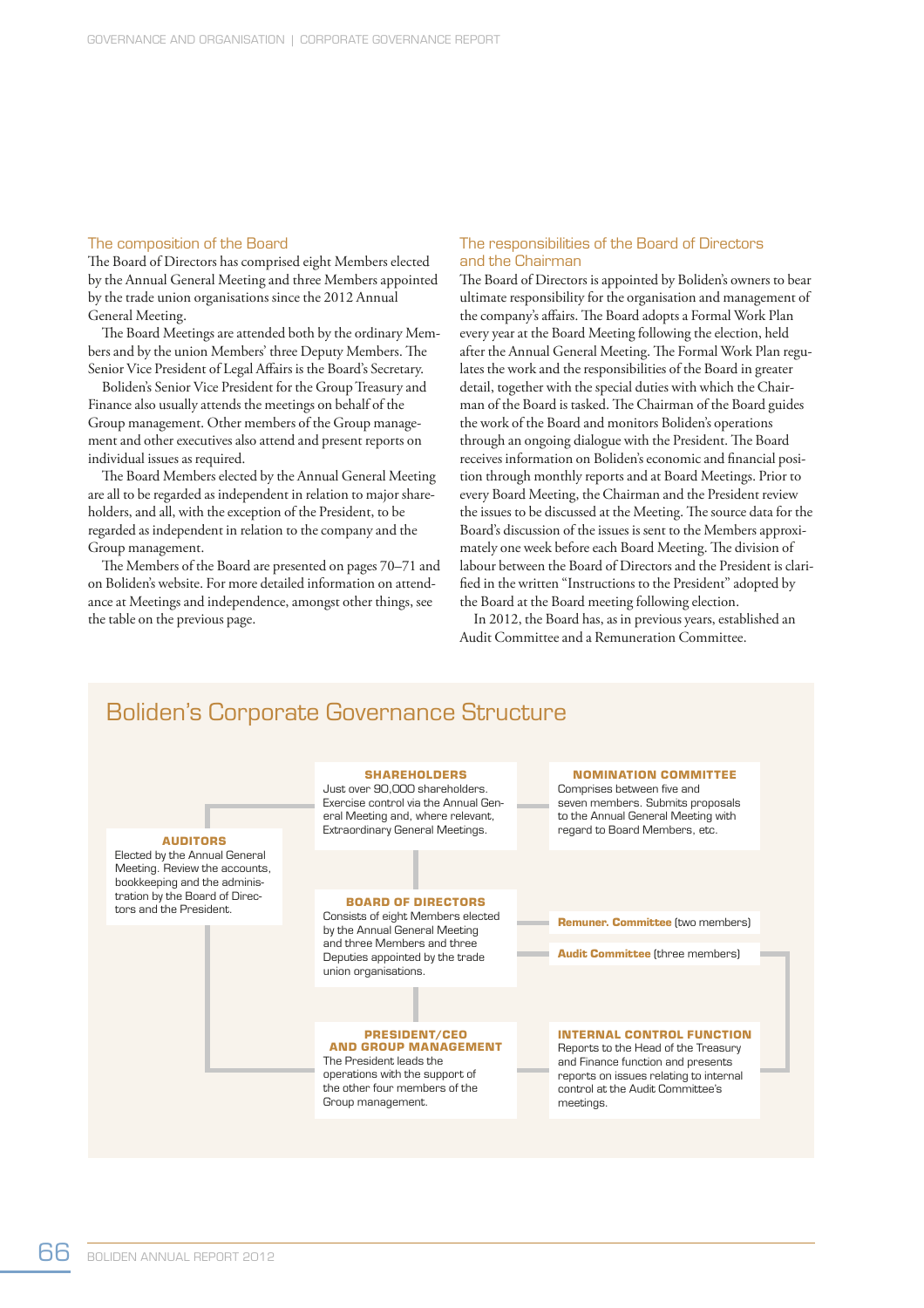# The Board of Directors' work in 2012

The Board of Directors held seven ordinary meetings in 2012. A number of the Board Meetings are regularly held at the company's operating units in order to give the Members an increased insight into the operations. In 2012, the Board visited the Boliden mining area and the Odda smelter, and attended the inauguration of Boliden's new electronic scrap recycling facility at Rönnskär.

At the beginning of every year, the Board sets a number of themes that it particularly wishes to address during the year. Some of the issues addressed during the year, in addition to the operational review conducted at every Board Meeting were:

- February: Year-end Report, Audit Report, investment in silver extraction at Kokkola, remuneration issues, the Annual Report and matters to be discussed at the Annual General Meeting. Boliden's auditors presented reports detailing their observations from the audit of the company at the Board Meeting in February. The Board had, at this time, the opportunity to meet the auditors without the presence of the Group management.
- May: Q1 Interim Report, preparation for the preparation of the Laver exploration project and a possible future expansion of Aitik from 36 to 45 million tonnes/year, structural changes transactions in the mining industry, and long-term borrowing.
- July: Q2 Interim Report, Audit Report, energy issues, global metals market trends, pricing and economic climate analyses.
- August: Zinc market trends and the price of zinc, and the remedial action programme and investments at Odda.
- October: Q3 Interim Report, New Boliden Way follow-up, Corporate Social Responsibility (CSR) and evaluation of the Board.
- December: Strategy, budget and business plan, trading companies and purchasing.

#### Evaluation of the Board's work

The Chairman ensures that the Board and its work are evaluated annually and that the results of the evaluation are conveyed to the Nomination Committee. The evaluation is carried out by the Board itself under the guidance of the Chairman or, at regular intervals, with the help of an independent consultant. The 2012 evaluation was a self-evaluation during which the Members answered a number of questions in writing on a range of different subjects and held one-on-one discussions with the Chairman of the Board, followed by a joint discussion, during which the Board discussed the conclusions drawn from the evaluation.

# Audit Committee

The Audit Committee meets before the publication of every financial report, and as necessary. The Committee prepares a number of issues for consideration by the Board and thereby supports the Board in its endeavours to fulfil its responsibilities within the areas of auditing and internal control and with assuring the quality of Boliden's financial reporting. This requires, among other things, that the company has a satisfactory organisation and appropriate processes to this end. Boliden has an internal control function whose work involves mapping risk areas and following up on work in identified areas. The Committee also works with the procurement of services from the company's auditors over and above the actual auditing services and, when so tasked by the Nomination Committee, with the procurement of auditing services.

The Audit Committee works on the basis of a set of "Instructions for the Audit Committee" adopted every year by the Board of Directors and reports back to the Board on the results of its work. Special attention was paid in 2011 to industryrelated accounting issues and changes to IFRS, to following up on internal controls, and the procurement of auditors for the impending Annual General Meeting. The Audit Committee comprises Ulla Litzén (Chairwoman), Leif Rönnbäck and Anders Ullberg and met five times in 2012. The Committee members have specialist competence, experience of and interest in financial and accounting issues.

# Remuneration Committee

The Remuneration Committee submits proposals for resolution by the Board regarding salary and other terms of employment for the President and follows up on and evaluates programmes for variable remuneration for the management. The Committee also approves proposals regarding salaries and other terms of employment for the Group management, as proposed by the President. The Remuneration Committee is, furthermore, tasked with submitting proposals regarding remuneration principles for the President and Group management, proposals which are then submitted by the Board to the Annual General Meeting for resolution. The application of the guidelines and applicable remuneration structures and levels within the company is also followed up by the Committee and the results of this evaluation are published on the company's website.

The Remuneration Committee works on the basis of a set of "Instructions for the Remuneration Committee" adopted every year by the Board of Directors and reports back to the Board on the results of its work. The Committee has held one meeting during the year and had telephone contact on a number of occasions. The Remuneration Committee comprises Anders Ullberg (Chairman), and Staffan Bohman.

See Note 1 on pages 89–90 for an account of the remuneration paid to the Group management.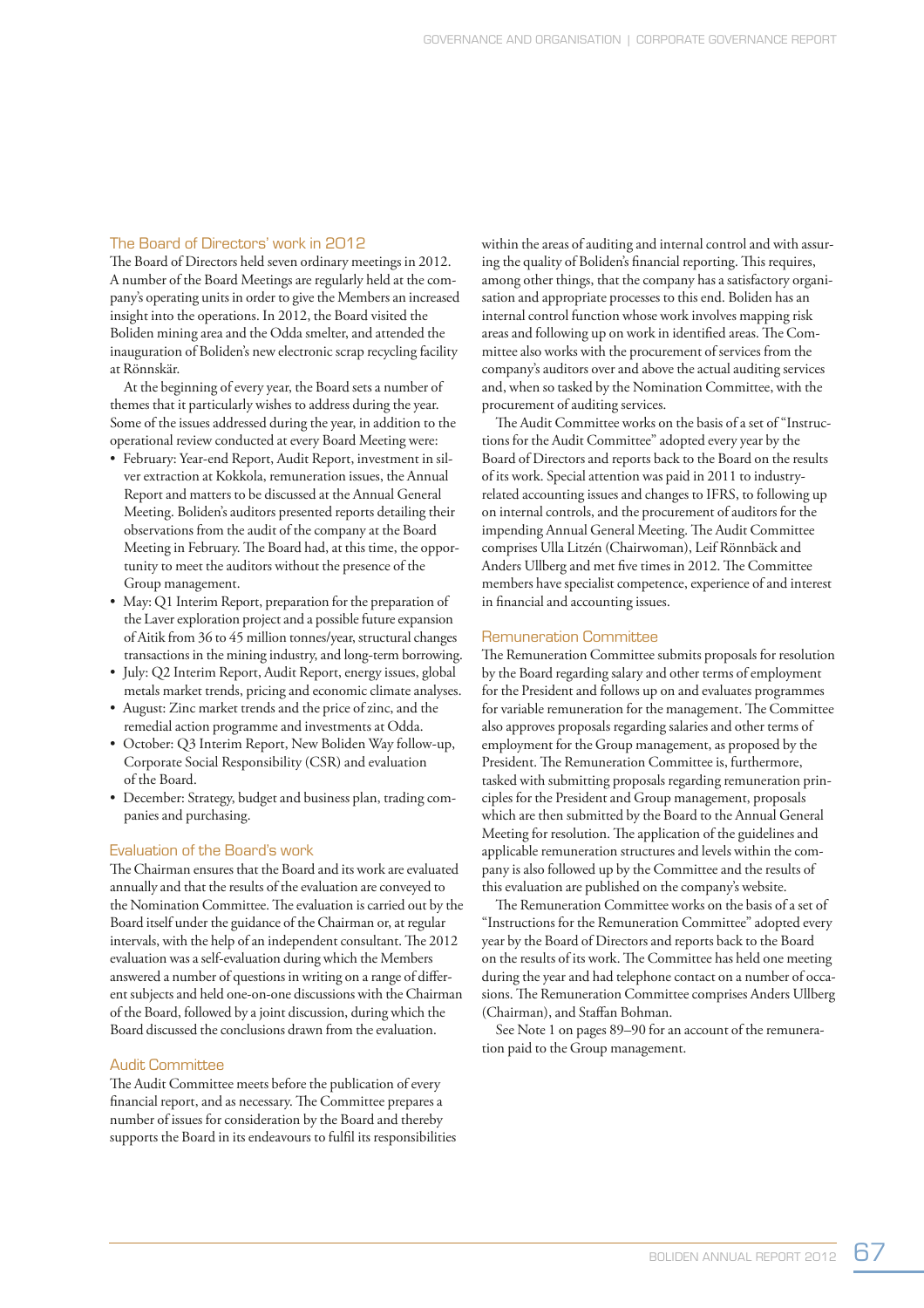# **Business management**

Management by the Board goes through a chain of command from the President to the operating units. Boliden has an organisation in which responsibilities and authority are delegated within clear frameworks. These frameworks are defined by an annual budget which is broken down by unit, a strategic plan, and Boliden's steering documents. The steering documents, which are available on the intranet and which comprise the internal framework required for effective management, include the Financial Policy, the Code of Conduct, the Communications Policy, the Environmental Policy and the Health & Safety Policy.

# Sustainability governance in Boliden

Sustainability issues are an integral part of Boliden's operations and the work is conducted from the starting point of the most operationally critical issues. Sustainability issues are discussed at every management group and Board meeting, as is the case at the local management group meetings. The Board dedicates one meeting every year to current Corporate Responsibility issues (CR). The day-to-day responsibility is decentralised to the respective units. Central sustainability, environmental, energy and HR functions follow up on the units' work and are responsible for creating a structure and orientation for the work. Networks have been established within the respective functions in order to promote knowledge exchange and development.

The sustainability issues identified as of the greatest significance and most highly prioritised in both the work and the governance are closely linked to Boliden's operations, strategy and vision. Factors that form the basis for prioritisation include Boliden's operations and their impact on people and the environment, the way in which work on these issues can support the operations, expectations of Boliden from internal and external stakeholders, risks and opportunities, external factors and applicable regulations. The challenges that will be prioritised change over time and are, therefore, regularly reviewed – usually once a year or every other year. It is the responsibility of the various interested parties within the Group to set local goals with regard to the overall issues.

Matters of business ethics and anti-corruption have become topical during the year as a result of, among other things, the UK Bribery Act, the new Swedish Bribery Act and a new anti-corruption code. Risk mapping was carried out in 2012 in order to identify potential corruption-related risks present within the Group. Boliden's Code of Conduct has been updated and complemented in line with the results of the risk mapping work and new regulations, and a new anti-corruption policy has been adopted. Boliden already has a whistle-blower function that can be used to report suspected cases of impropriety.

Boliden signed up, in 2012, to the UN Global Compact, which is an undertaking whereby Boliden agrees to actively

support and promote its ten principles on human rights, labour, the environment, and anti-corruption. The undertaking also covers Boliden's relationships with external stakeholders.

Boliden has internally set sustainability goals that apply until the end of 2013. During the year ahead, new goals for the sustainability work will be set for the period 2014–2018.

# **Group management**

Boliden's Group management comprises the President, the heads of the Group's two Business Areas, the Senior Vice President for the Group Treasury and Finance, and the Senior Vice President for Corporate Social Responsibility. The Group management team meets once a month to monitor operations and discuss issues that concern the Group as a whole, and to generate proposals for strategic plans, business plans and budgets that the President will submit to the Board of Directors for a decision.

The company's 150 or so senior managers and specialists meet annually at management meetings with a view to establishing a consensus, and where they also have the opportunity for discussions aimed at establishing widespread support for the measures proposed.

See pages 72–73 for a presentation of the Group management team.

#### **Auditors**

The accounting firm of Ernst & Young AB was elected at the 2009 Annual General Meeting to serve as the company's auditors until the conclusion of the 2013 Annual General Meeting. Authorised Public Accountant Lars Träff is the senior auditor.

Lars Träff's audit engagements, in addition to Boliden, include Scania, BillerudKorsnäs, Lantmännen, ÅF, SJ and JM.

Remuneration is paid to the company's auditors in accordance with invoices received as agreed. See Note 2 on page 90 for information on remuneration disbursed in 2012.

### **Internal control report by the Board of Directors**

The purpose of internal control with regard to financial reporting is to provide reasonable assurance with regard to the reliability of the external financial reporting and to ensure that the reports are produced in accordance with generally accepted accounting principles, applicable legislation and statutes, and with other requirements imposed on listed companies.

The Board of Directors has overall responsibility for ensuring that an efficient internal control system exists within the Boliden Group. The President is responsible for the existence of a process and organisation that ensure internal control and the quality of the internal and external financial reporting.